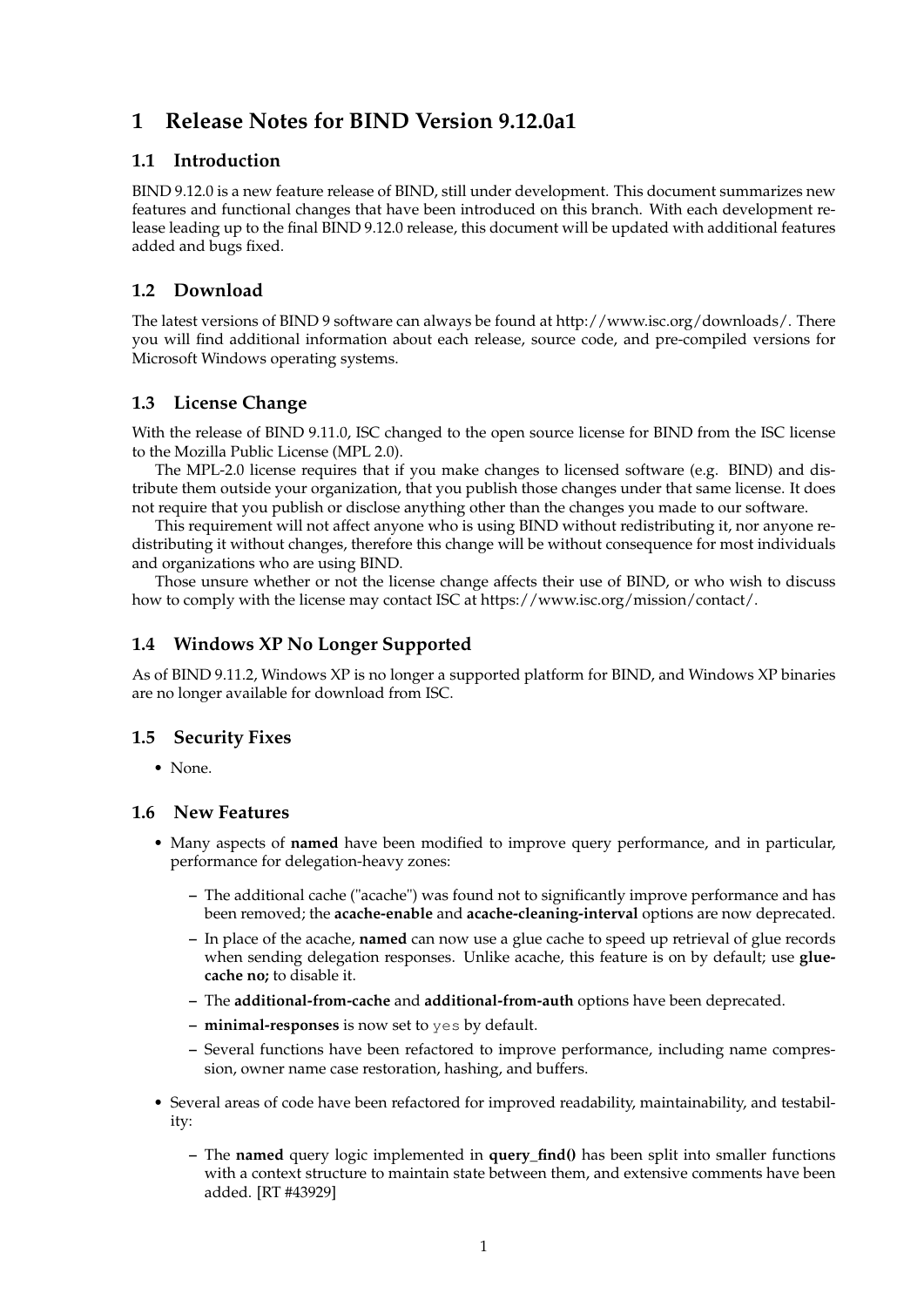- **–** Similarly the iterative query logic implemented in **resquery\_response()** function has been split into smaller functions and comments added. [RT #45362]
- Code implementing name server query processing has been moved from **named** to an external library, **libns**. This will make it easier to write unit tests for the code, or to link it into new tools. [RT #45186]
- **named** can now synthesize NXDOMAIN responses from cached DNSSEC-verified records returned in negative or wildcard responses. This will reduce query loads on authoritative servers for signed domains: if existing cached records can be used by the resolver to determine that a name does not exist in the authorittive domain, then no query needs to be sent.

This behavior is controlled by the new named.conf option **synth-from-dnssec**. It is enabled by default.

Note: This initial implementation can only synthesize NXDOMAIN responses, from NSEC records. Support for NODATA responses, wilcard responses, and NSEC3 records will be added soon.

• The DNS Response Policy Service (DNSRPS) API, a mechanism to allow **named** to use an external response policy provider, is now supported. (One example of such a provider is "FastRPZ" from Farsight Security, Inc.) This allows the same types of policy filtering as standard RPZ, but can reduce the workload for **named**, particularly when using large and frequently-updated policy zones. It also enables **named** to share response policy providers with other DNS implementations such as Unbound.

This feature is avaiable if BIND is built with **configure --enable-dnsrps**, if a DNSRPS provider is installed, and if **dnsrps-enable** is set to "yes" in named.conf. Standard built-in RPZ is used otherwise.

Thanks to Vernon Schryver and Farsight Security for the contribution. [RT #43376]

- Setting **max-journal-size** to default limits journal sizes to twice the size of the zone contents. This can be overridden by setting **max-journal-size** to unlimited or to an explicit value up to 2G. Thanks to Tony Finch for the contribution. [RT #38324]
- **dnstap** logfiles can now be configured to automatically roll when they reach a specified size. If **dnstap-output** is configured with mode file, then it can take optional **size** and **versions** keyvalue arguments to set the logfile rolling parameters. (These have the same semantics as the corresponding options in a **logging** channel statement.) [RT #44502]
- Logging channels and **dnstap-output** files can now be configured with a **suffix** option, set to either increment or timestamp, indicating whether log files should be given incrementing suffixes when they roll over (e.g.,  $logfile.0, 1, 2, etc$ ) or suffixes indicating the time of the roll. The default is increment. [RT #42838]
- The print-time option in the logging configuration can now take arguments **local**, **iso8601** or **iso8601-utc** to indicate the format in which the date and time should be logged. For backward compatibility, **yes** is a synonym for **local**. [RT #42585]
- **nsupdate** and **rndc** now accepts command line options **-4** and **-6** which force using only IPv4 or only IPv6, respectively. [RT #45632]
- **nsec3hash -r**("rdata order") takes arguments in the same order as they appear in NSEC3 or NSEC3PARAM records. This makes it easier to generate an NSEC3 hash using values cut and pasted from an existing record. Thanks to Tony Finch for the contribution. [RT #45183]
- The **new-zones-directory** option allows **named** to store configuration parameters for zones added via **rndc addzone** in a location other than the working directory. Thanks to Petr Menšík of Red Hat for the contribution. [RT #44853]
- The **dnstap-read -x** option prints a hex dump of the wire format DNS message encapsulated in each **dnstap** log entry. [RT #44816]
- The **host -A** option returns most records for a name, but omits types RRSIG, NSEC and NSEC3.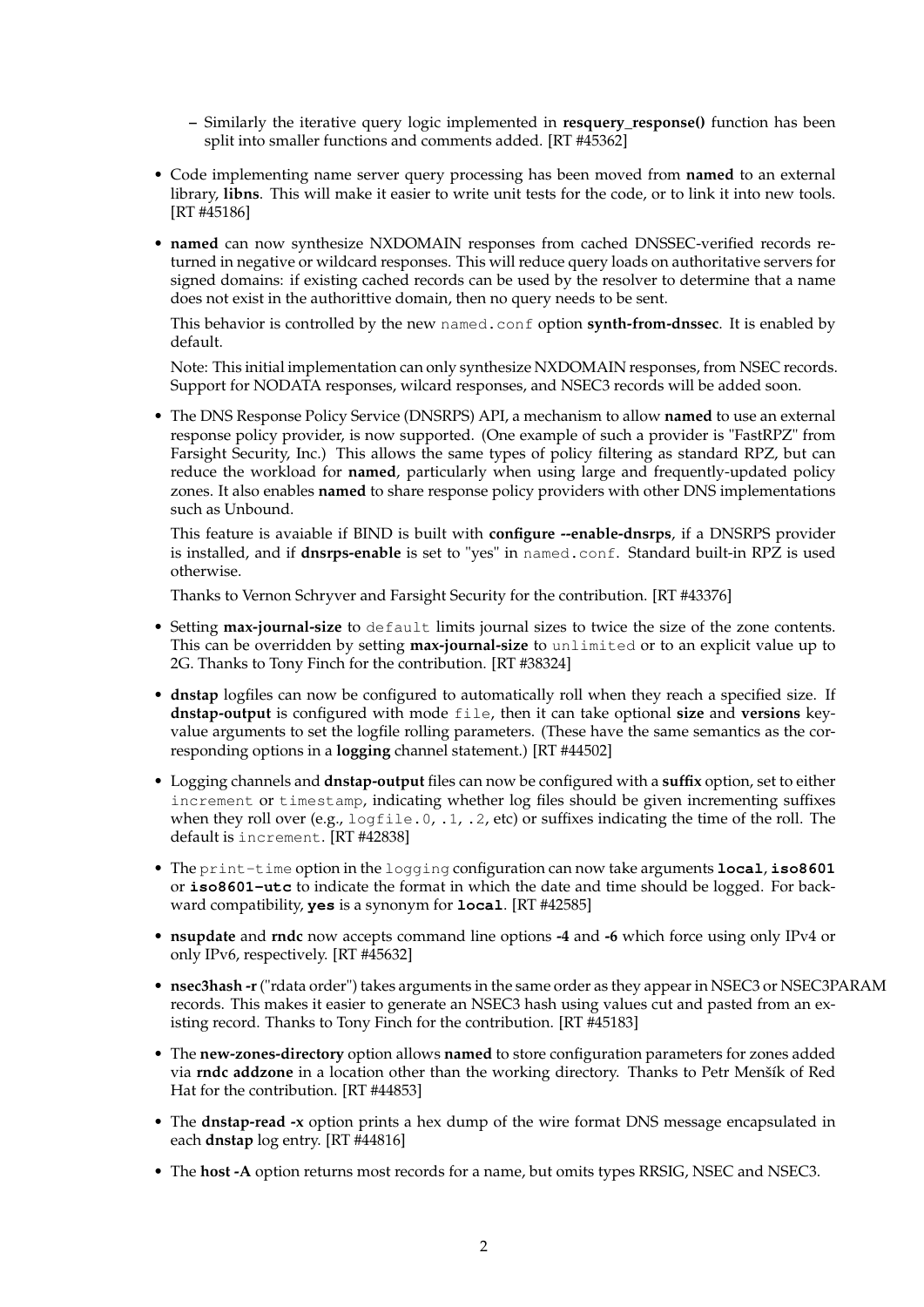- **dig +ednsopt** now accepts the names for EDNS options in addition to numeric values. For example, an EDNS Client-Subnet option could be sent using **dig +ednsopt=ecs:...**. Thanks to John Worley of Secure64 for the contribution. [RT #44461]
- Added support for the EDNS TCP Keepalive option (RFC 7828); this allows negotiation of longerlived TCP sessions to reduce the overhead of setting up TCP for individual queries. [RT #42126]
- Added support for the EDNS Padding option (RFC 7830), which obfuscates packet size analysis when DNS queries are sent over an encrypted channel. [RT #42094]
- **rndc** commands which refer to zone names can now reference a zone of type **redirect** by using the special zone name "-redirect". (Previously this was not possible because **redirect** zones always have the name ".", which can be ambiguous.)

In the event you need to manipulate a zone actually called "-redirect", use a trailing dot: "-redirect."

Note: This change does not appply to the **rndc addzone** or **rndc modzone** commands.

- **named-checkconf -l** lists the zones found in named.conf. [RT #43154]
- Query logging now includes the ECS option, if one was present in the query, in the format "[ECS address/source/scope]".

#### **1.7 Protocol Changes**

- BIND can now use the Ed25519 and Ed448 Edwards Curve DNSSEC signing algorithms described in RFC 8080. Note, however, that these algorithms must be supported in OpenSSL; currently they are only available in the development branch of OpenSSL at https://github.com/openssl/openssl. [RT #44696]
- EDNS KEY TAG options are verified and printed.

#### **1.8 Feature Changes**

- The lightweight resolver daemon and library (**lwresd** and **liblwres**) have been removed. [RT #45186]
- **dnssec-keygen** no longer has default algorithm settings. It is necessary to explicitly specify the algorithm on the command line with the  $-a$  option when generating keys. This may cause errors with existing signing scripts if they rely on current defaults. The intent is to reduce the long-term cost of transitioning to newer algorithms in the event of RSASHA1 being deprecated. [RT #44755]
- **dig +sigchase** and related options **+trusted-keys** and **+topdown** have been removed. **delv** is now the recommended command for looking up records with DNSSEC validation. [RT #42793]
- The Response Policy Zone (RPZ) implementation has been substantially refactored: updates to the RPZ summary database are no longer directly performed by the zone database but by a separate function that is called when a policy zone is updated. This improves both performance and reliability when policy zones receive frequent updates. Summary database updates can be rate-limited by using the **min-update-interval** option in a **response-policy** statement. [RT #43449]
- **dnstap** now stores both the local and remote addresses for all messages, instead of only the remote address. The default output format for **dnstap-read** has been updated to include these addresses, with the initiating address first and the responding address second, separated by "-%gt;" or "%lt;-" to indicate in which direction the message was sent. [RT #43595]
- Expanded and improved the YAML output from **dnstap-read -y**: it now includes packet size and a detailed breakdown of message contents. [RT #43622] [RT #43642]
- Threads in **named** are now set to human-readable names to assist debugging on operating systems that support that. Threads will have names such as "isc-timer", "isc-sockmgr", "isc-worker0001", and so on. This will affect the reporting of subsidiary thread names in **ps** and **top**, but not the main thread. [RT #43234]